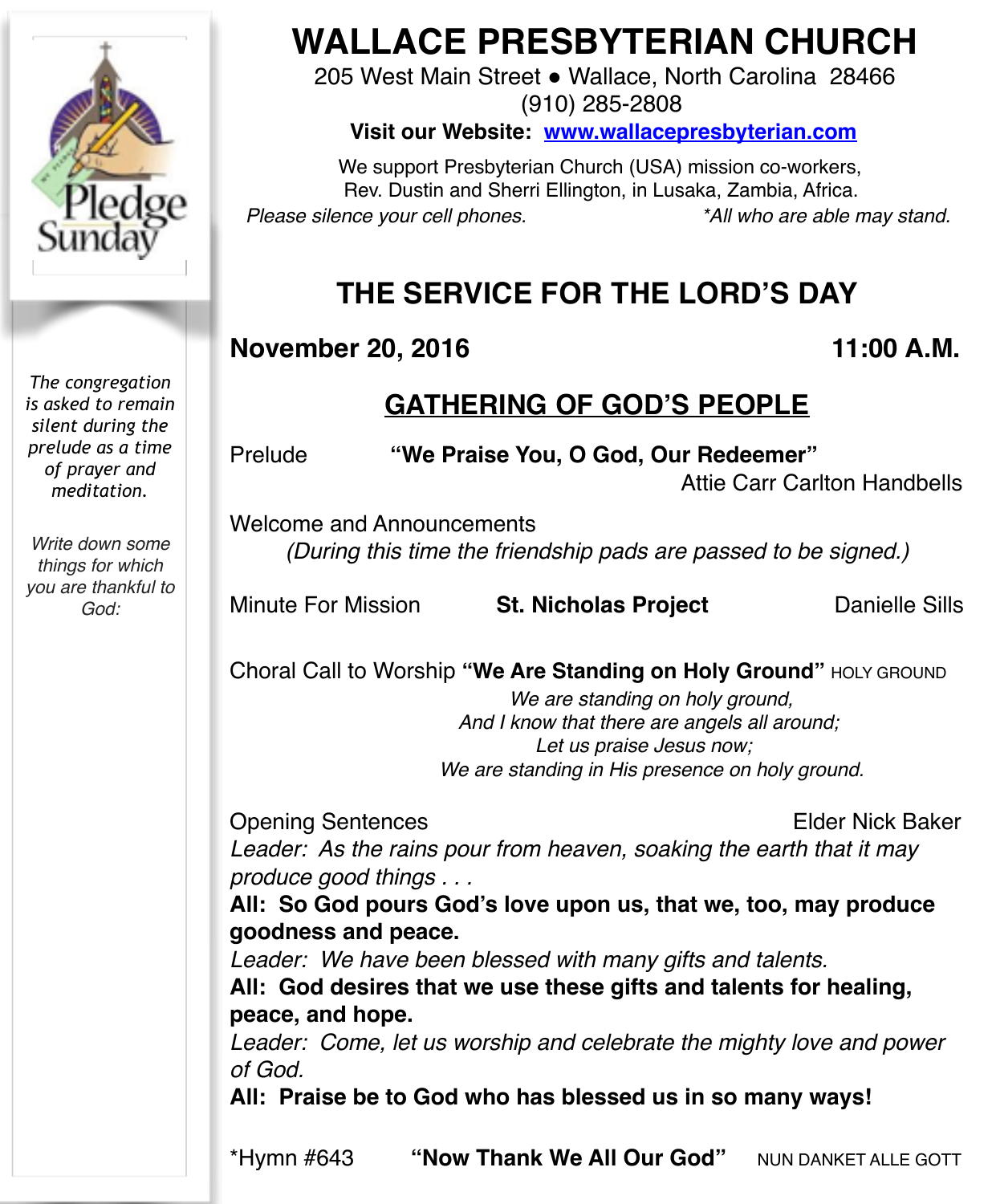*Today's Prayer of Confession was written by John Birch and posted on Faith and Worship.*

#### \*Unison Prayer of Confession

*Unclutter our lives, Lord. We have too much, consume too much, expect too much. Grant us perspective, Lord, to see this world through others' eyes than just our own. Grant us compassion, Lord, where there is need to play our part, not turn aside. Grant us gratitude, Lord, for what we have, our daily bread, the gift of life. Unclutter our lives, Lord. Give us space, simplicity and thankful hearts. Hear our prayers, Lord . . .*

 *(A time for silent prayers of confession . . .)*

Responsive Assurance of Pardon

*Leader: Hear this assurance of our God:*

**All: "When you call for me, I have already answered. When you call for me, I am already there."**

*Leader: Friends, believe the good new of the gospel:*

**All: In Jesus Christ, we are forgiven for our sins and set free to live for God. Thanks be to God for his indescribable gift!**

\*Gloria Patri Hymn #581 *Glory Be to the Father*

# **PROCLAIMING GOD'S WORD**

Children's Sermon

#### Special Music **"Thanksgiving Tree"** Skylar

*"People go through three conversions: their head, their heart, and their pocketbook. Unfortunately, not all at the same time."*

> *Martin Luther, Protestant reformer*

*It's that time of year when I want everyone to see How I'm filling branches on my big Thanksgiving tree. Branches for my friends and for my family. Branches there for everyone I love and who loves me. And I'll have extra branches for new friends that I'll meet On my Thanksgiving tree.*

Anthem Fettke and Johnson

### **"The Majesty and Glory of Your Name"**

*When I gaze into the night skies and see the work of Your fingers; The moon and stars suspended in space. Oh, what is man, that You are mindful of him? You have given man a crown of glory and honor, And have made him a little lower than the angels. You have put him in charge of all creation: The beasts of the field, the birds of the air, the fish of the sea. But what is man that You are mindful of him? O Lord, our God, the majesty and glory of Your name Transcends the earth and fills the heavens. O Lord, our God, little children praise You perfectly, and so would we. Alleluia, Alleluia! The majesty and glory of Your name. Alleluia, Alleluia!*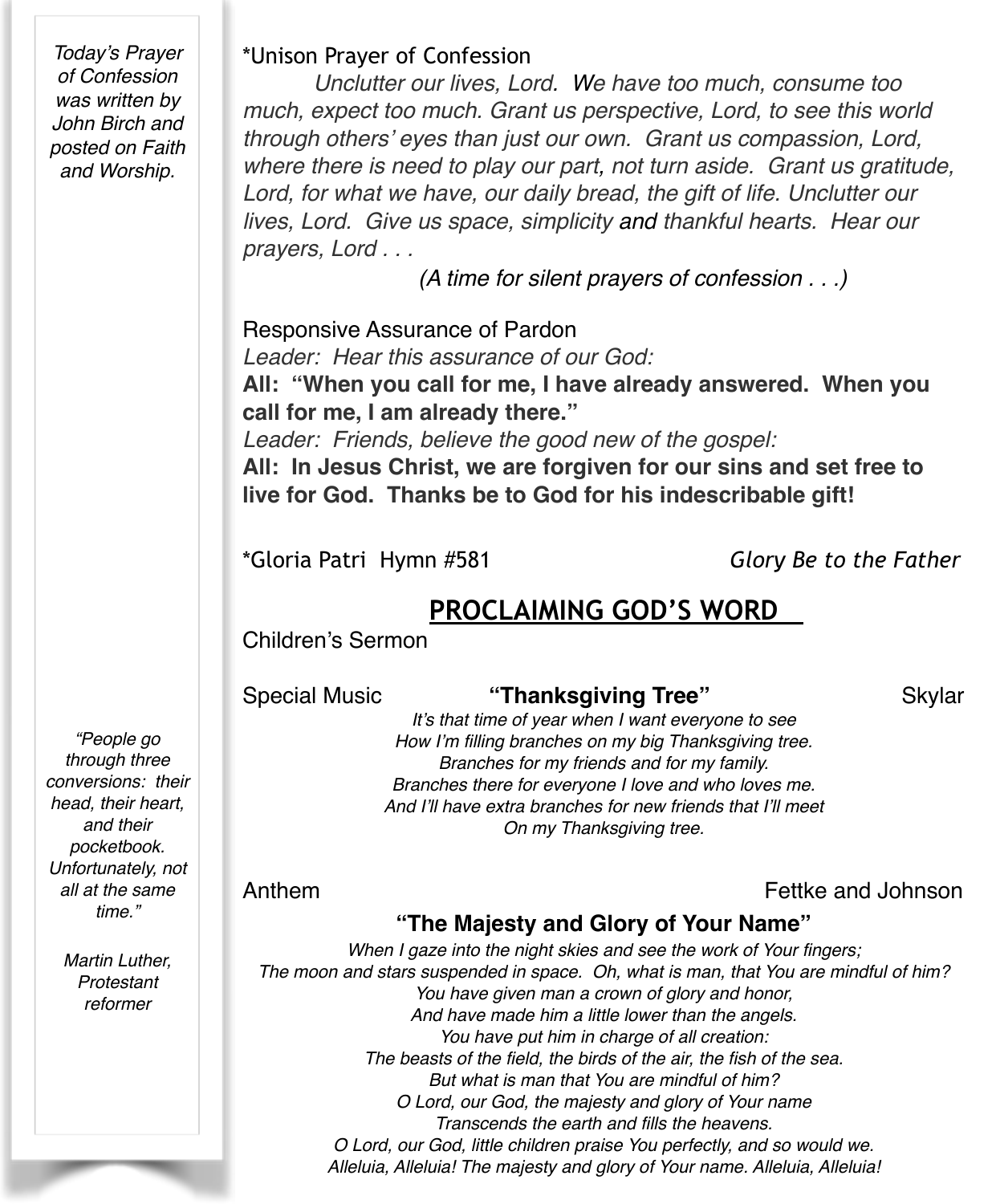Unison Prayer for Illumination

*We seek to serve you, O God, by serving others: the poor, the needy, the least, and the lost. Help us hear anew your Word, that we may become more faithful stewards of the gifts you give us each day, through Jesus Christ our Lord. Amen.*

| Sermon         | "The Stewardship of All of Life"<br>"Thanksgiving to God" | Dr. Philip K. Gladden   |
|----------------|-----------------------------------------------------------|-------------------------|
| Epistle Lesson | 2 Corinthians 9:6-15                                      | $+$ Page 942            |
| $*Hymn$ #711   | "Lord of All Good"                                        | <b>TOULON</b>           |
|                | Mark 12:28-34                                             | $+$ Page 825            |
| Gospel Lesson  |                                                           | <b>Elder Nick Baker</b> |

A Time for Reflection Pastoral Prayer with The Lord's Prayer

| *Hymn #709 | "God, We Honor You" | ABUNDANT BLESSINGS |
|------------|---------------------|--------------------|
|------------|---------------------|--------------------|

# **GIVING THANKS TO GOD**

Presentation of Tithes and Offerings

Offertory **"Now Thank We All Our God"** *arr.* Mark Hayes

\*Doxology and Prayer of Dedication

*Praise God from whom all blessings flow; Praise Him all creatures here below; Praise Him above ye heavenly host; Praise Father, Son, and Holy Ghost. Amen.*

Prayer of Dedication and 2017 Pledge Commitment *Leader: Creator of all, the earth is yours, the world and all who live in it.* **All: You have entrusted us with gifts—time, talent, energy, money and asked us to use them to build your kingdom. With thanks and praise we respond to your call.**

*Leader: We bring these gifts you have given, returning your generosity, paying it forward.*

**All: We offer ourselves, our lives, our hopes and fears, our dollars and our hours. We commit ourselves to work for your world, to love and serve wherever you call.**

*Leader: We ask your blessing on this, your church, as we seek to follow you with heart, mind, and soul.*

**All: Bless also these pledges, our investment in your future, that they may multiply in faith, hope, and love. Amen.**

*"In the Holy Land are two ancient bodies of water. Both are fed by the Jordan River. In one, fish play and roots find sustenance. In the other, there is no splash of fish, no sound of bird, no leaf around. The difference is not in the Jordan, for it empties into both, but in the two bodies of water. In the Sea of Galilee, for every drop taken in one goes out. It gives and lives. The other gives nothing. And it is called the Dead Sea."*

*William Sloane Coffin, former pastor, Riverside Church, NYC*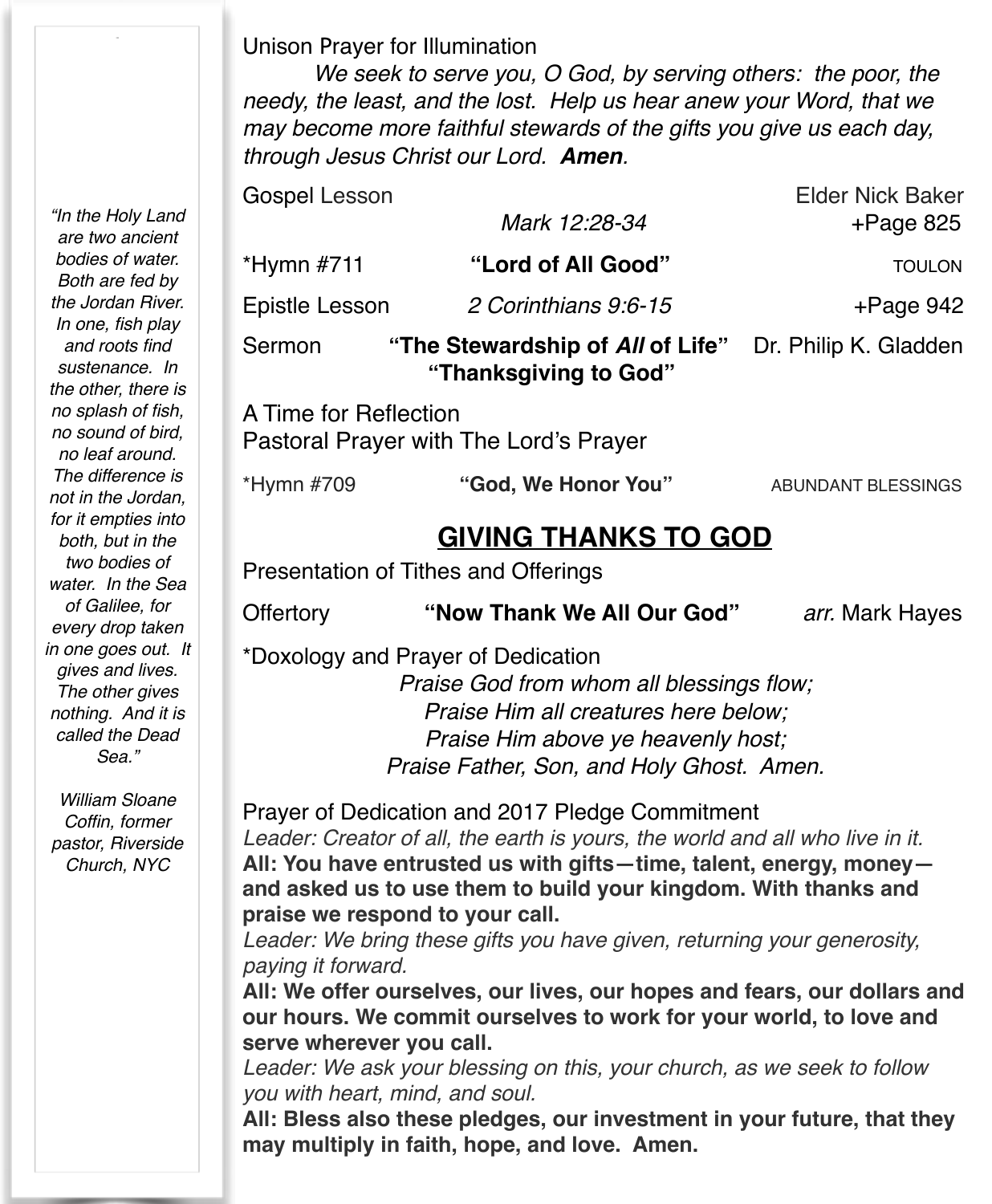\*The Affirmation of Faith: The Apostles' Creed I believe in God the Father Almighty, Maker of heaven and earth, And in Jesus Christ his only Son our Lord; who was conceived by the Holy Ghost, born of the Virgin Mary, suffered under Pontius Pilate, was crucified, dead, and buried; he descended into hell; the third day he rose again from the dead; he ascended into heaven, and sitteth on the right hand of God the Father Almighty; from thence he shall come to judge the quick and the dead. I believe in the Holy Ghost, the holy catholic Church, the communion of saints, the forgiveness of sins, the resurrection of the body, and the life everlasting. **Amen.**

*"Thanks be to God for his indescribable gift!"*

*2 Corinthians 9:15*

\*Hymn #37 **"Let All things Now Living"** ASH GROVE

\*Benediction

\*Choral Benediction **"Amen"** Franz Schubert, 1827 *Amen, amen, amen. Amen, amen.*

\*Postlude

\**All who are able may stand.* +*The page number in the pew Bible.* 



Rev. Clay Macaulay, alumni director at Union Presbyterian Seminary in Richmond, VA, will be our preacher next Sunday on the first Sunday of Advent. Rev. Macaulay is a graduate of Davidson College and Union Presbyterian Seminary and has served as a pastor for more than thirty years in Williamsburg, VA, Hillsboro, WV, Peoria, IL, and Weems, VA.





*The beautiful flowers in the sanctuary this morning are in loving memory of Mr. and Mrs. Edward F. Johnston and The Rev. Edward F. Johnston, Jr., given by their family: C. J. and Dotsie Caproni, Herbie and Sue Ellen Cottle, Michael and Mary Ann Cutler, Edward F. Johnston lll, Stewart and Sara Jo Johnston, Bradley and Kristin Cottle, Ashley Cottle, Riley and Abbey Cutler, Jackson and Weston Johnston.*



**Sunday, November 20 6:00 pm Island Creek Baptist Church 237 Pasture Branch Road Rose Hill, NC**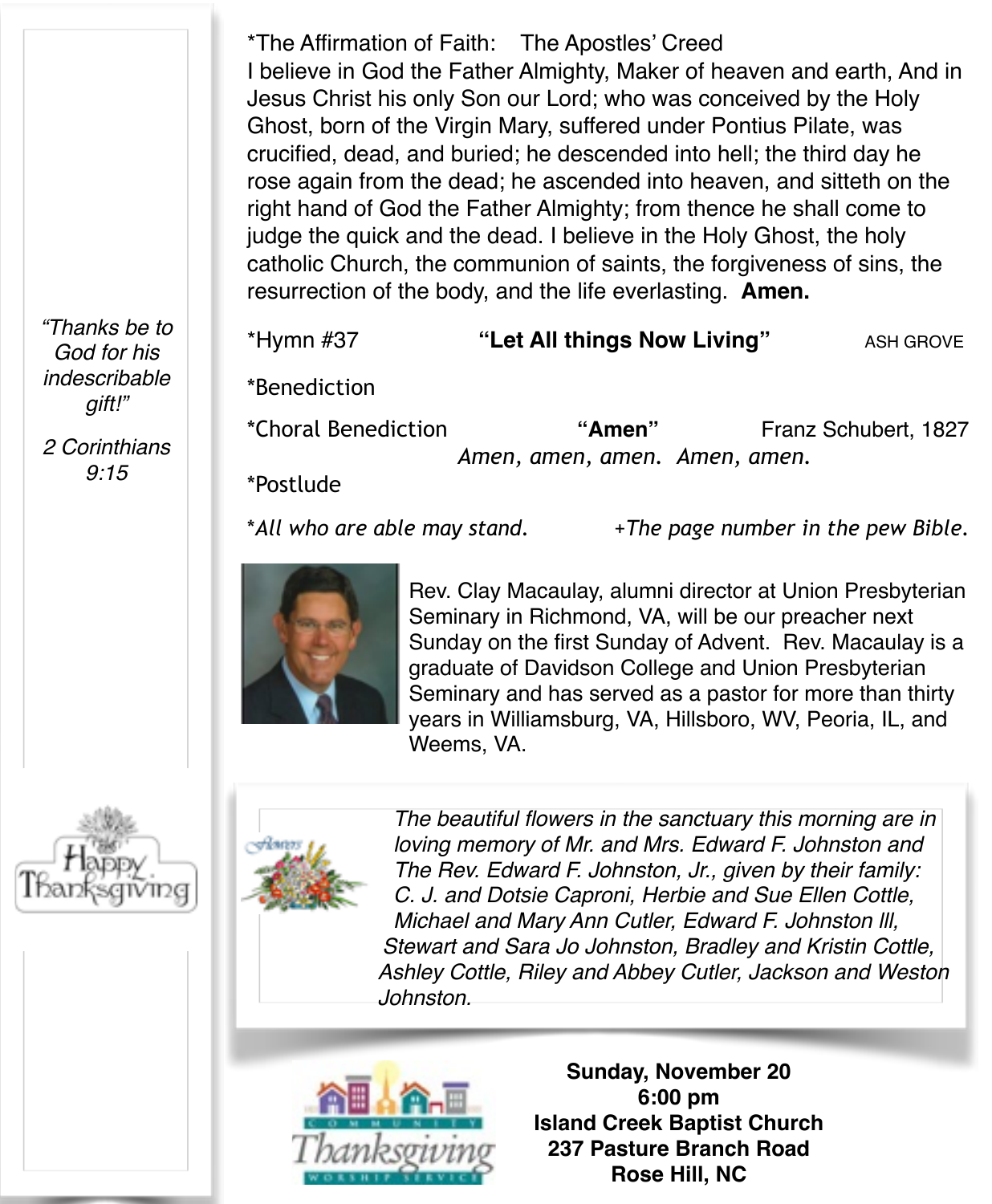## **WEEKLY CALENDAR**

|                                                               | <b>PLEDGE SUNDAY</b>                       |  |  |
|---------------------------------------------------------------|--------------------------------------------|--|--|
| $9:40$ am                                                     | <b>Opening Assembly</b>                    |  |  |
| 10:00 am                                                      | <b>Sunday School</b>                       |  |  |
| $11:00$ am                                                    | Worship                                    |  |  |
| $12:15 \text{ pm}$                                            | Youth Fellowship Bag Lunch and Stewardship |  |  |
|                                                               | <b>Discussion Group</b>                    |  |  |
| $6:15 \text{ pm}$                                             | <b>Presbyterians Dining Together</b>       |  |  |
| Tuesday, November 22-Sunday, November 27 Minister on Vacation |                                            |  |  |
| Wednesday, November 23                                        | No morning or evening Bible Study          |  |  |
|                                                               | <b>HAPPY THANKSGIVING!</b>                 |  |  |
|                                                               | <b>Church Office Closed</b>                |  |  |
|                                                               | <b>Church Office Closed</b>                |  |  |
|                                                               |                                            |  |  |

# **NOTES AND ANNOUNCEMENTS**

- " **During our presentation of our tithes and offerings this morning,** you are invited and encouraged to bring your 2017 pledge card forward and place it on the communion table as an act of commitment and dedication. Thank you for your generous support of the ministry and mission of our congregation.
- " **Philip Gladden** will be on vacation Tuesday Sunday, November 22-27. Please contact the church office (285-2808) or Elder George Francis, Clerk of Session, in an emergency.
- **" There will be no Wednesday morning or evening Bible study this week.**
- **The church office** will be closed on Thursday and Friday in observance of the Thanksgiving holiday.
- " **Congratulations** to Corey and Mary Stewart Teachey Blackwell on the birth of their son, William Monroe Blackwell, on November 16 (6 lbs.,5 oz., and 20 inches long). Proud grandparents are Michael and Pam Teachey.



## **Sunday, November 20**

**Offering for Children's Hope Alliance (Formerly Barium Springs Home for Children and Grandfather Home for Children)**

Taken from the website [\(www.childrenshopealliance.org](http://www.childrenshopealliance.org)): "Children's Hope Alliance is the combination of Barium Springs and Grandfather Home for Children joining forces to serve children and families throughout North Carolina. We work hard to provide a safe, healing journey for hurting children and families, creating hope now and in the future. Our comprehensive services and programs are designed to give hope to our clients by providing a safe home, healing their hurt and encouraging a healthy start."